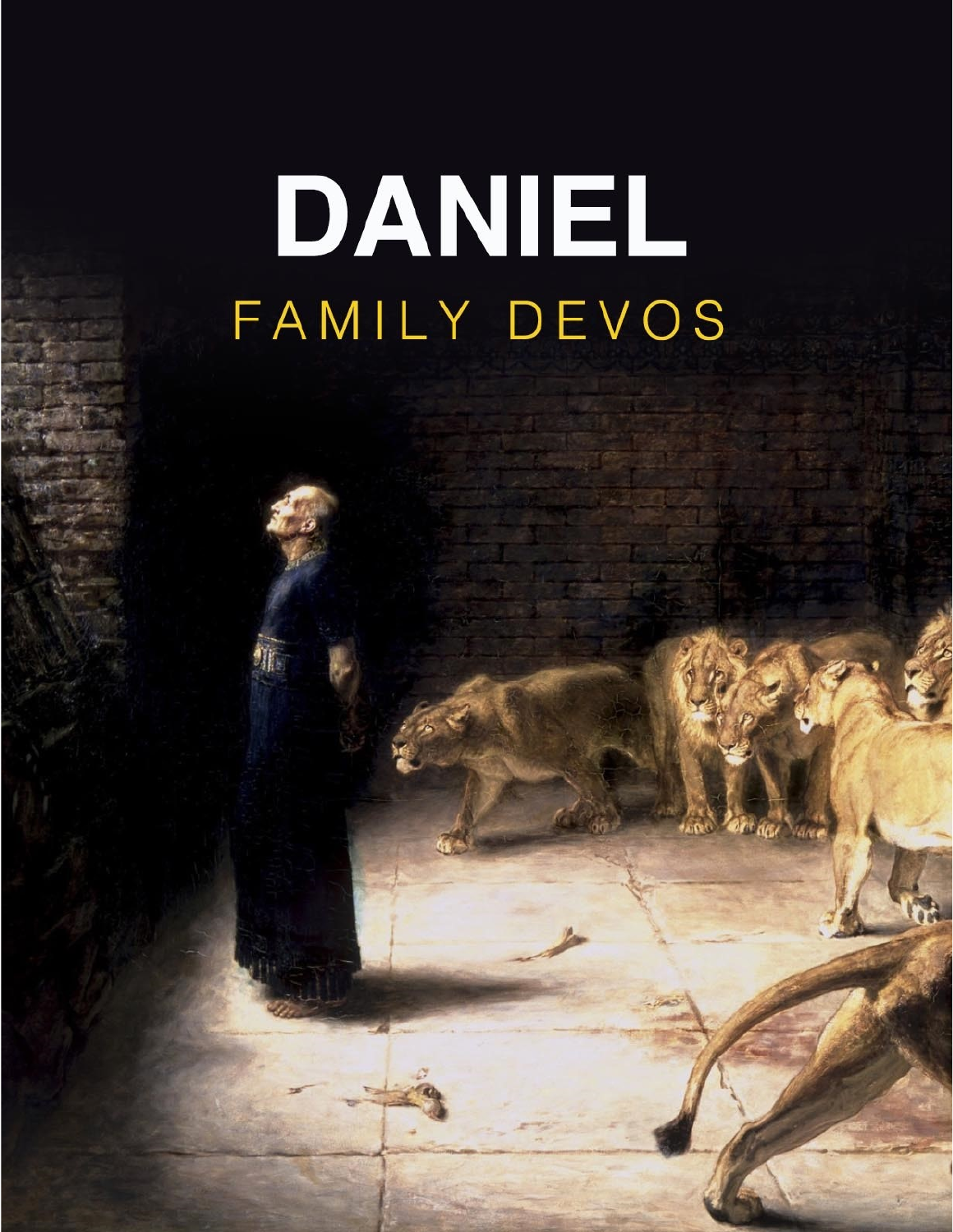### **Prophecy**

#### **Scripture:** Daniel 2:31-49

#### **Memory Verse:** Isaiah 46:9b-10

"I am God, and there is none like Me, declaring the end from the beginning, and from ancient times the things that are not yet done, saying, 'My counsel shall stand, and I will do all my pleasure.'"

#### **For My Family:**

Last time, we saw that the Lord had revealed the king's dream to Daniel, and not just the dream, but the interpretation as well. Through this dream, the Lord revealed something to Daniel, the king, and anyone else willing to listen, about events that were still to come in the future. When the Lord shows people something that He promises will happen in the future, we use a special word: prophecy. The word sounds like another word we used when talking about Deborah. If you remember, she was a prophet, someone who hears from God and delivers that message to the people. Prophecy is the message that is revealed from God and then shared with all of us, either through people like Deborah and Daniel, or through His Word.

The interpretation of the dream was a prophecy about the kingdoms that would come after Babylon, which were the Persian, Greek and Roman Empires. Ultimately, the dream speaks to us about God's kingdom, led by Jesus Christ, that will stand forever. It's a kingdom greater than anything that has ever come before.

The Bible is full of prophecy. There is prophecy about children being born to Abraham and Zechariah, prophecy about God's judgment coming against Israel's enemies, and even Israel itself. There is prophecy about where specific people would go, or where armies would fight, like those revealed to Elisha. There are also many, many prophecies about Jesus and His birth, death, resurrection, and eventual reign on earth. Lots of the prophecies that we read about in Scripture have already been fulfilled, but there are lots that we are still waiting to see happen. Even in the dream that the Lord gave Nebuchadnezzar, we see some things that happened already (proving the prophecy to be real) like the Persians, Greeks, and Romans having great empires that eventually fell, but also things that haven't happened yet, like Jesus setting up His own Kingdom that will last forever.

When the dream was revealed to the king, it caused him to glorify God, just as Daniel had hoped. When we read through the prophetic passages of Scripture, it should cause us to do the same, to praise God and worship Him for all the things that He has done, is doing, and will do in our lives. Praise God that one day, He will return and make all things new, and His throne will stand forever!